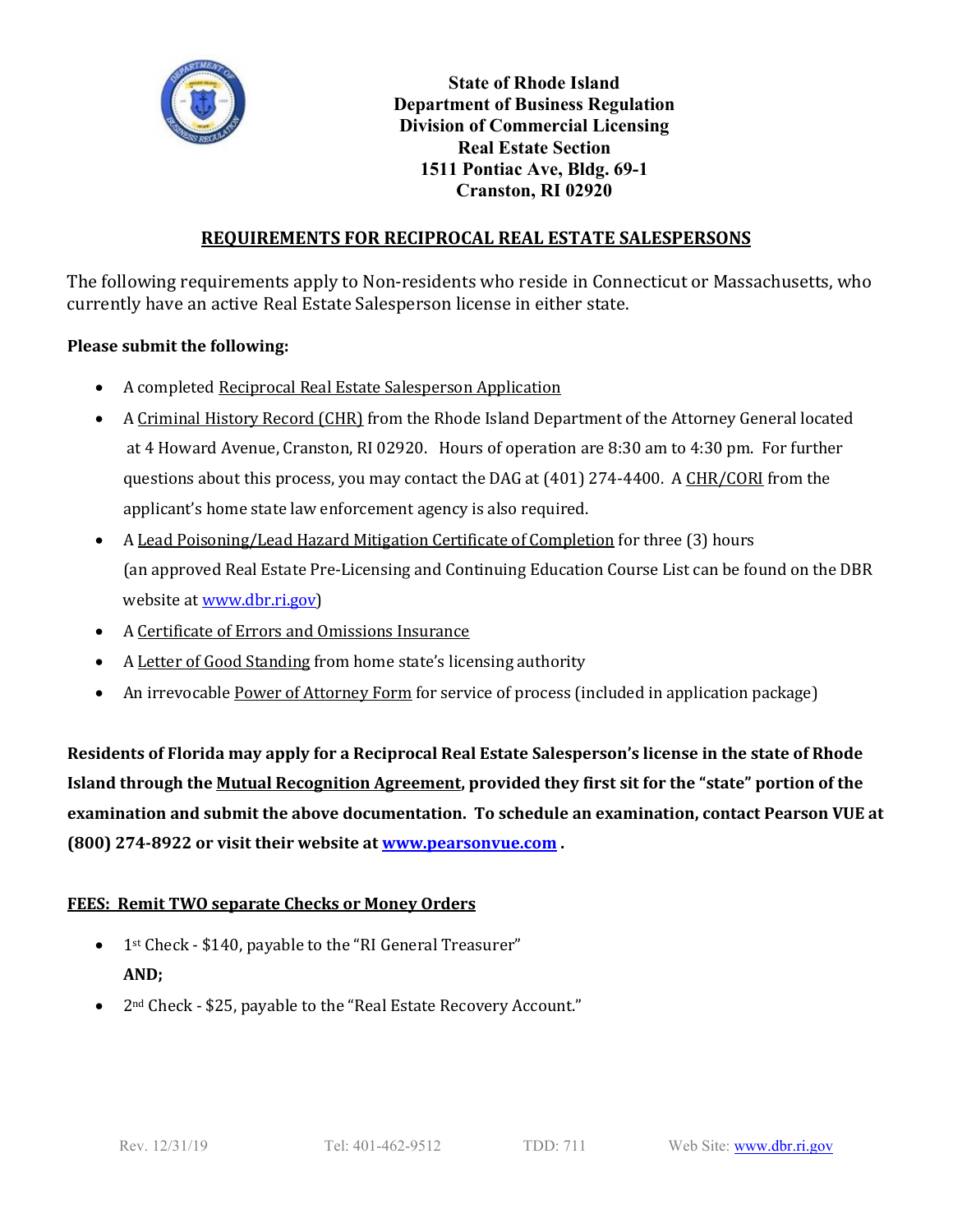

# **RECIPROCAL REAL ESTATE SALESPERSON APPLICATION**

Please print or type. Incomplete applications will be returned. Please allow 7-10 business days for processing.

| <b>1. APPLICANT INFORMATION</b>                                                                                                                                                                                                                                                                                                                                                                |                |           |  |                              |                                            |  |  |
|------------------------------------------------------------------------------------------------------------------------------------------------------------------------------------------------------------------------------------------------------------------------------------------------------------------------------------------------------------------------------------------------|----------------|-----------|--|------------------------------|--------------------------------------------|--|--|
| Name:                                                                                                                                                                                                                                                                                                                                                                                          |                |           |  | SSN:                         |                                            |  |  |
| Date of Birth:                                                                                                                                                                                                                                                                                                                                                                                 |                | Age:      |  |                              | Legal Resident?<br>$\neg$ Yes<br>$\Box$ No |  |  |
| <b>Residential Address:</b>                                                                                                                                                                                                                                                                                                                                                                    |                |           |  |                              |                                            |  |  |
| City:                                                                                                                                                                                                                                                                                                                                                                                          | State:         | Zip Code: |  |                              |                                            |  |  |
| Phone Number:                                                                                                                                                                                                                                                                                                                                                                                  | Email Address: |           |  |                              |                                            |  |  |
| Present Occupation:                                                                                                                                                                                                                                                                                                                                                                            |                |           |  |                              |                                            |  |  |
| Have you ever been refused a real estate broker's or salesperson's license in this or any other state?<br>$\Box$ Yes<br>$\Box$ No                                                                                                                                                                                                                                                              |                |           |  |                              |                                            |  |  |
| Have you ever had any real estate license suspended or revoked?<br>$\square$ No<br>$\sqcap$ Yes                                                                                                                                                                                                                                                                                                |                |           |  |                              |                                            |  |  |
| Have you ever been convicted of, or plead guilty or nolo contendre to forgery, embezzlement, obtaining money under false<br>pretenses, bribery, larceny, extortion, conspiracy to defraud, or any other offenses of any type which would reasonably cause<br>the Department to question your honesty, trustworthiness, integrity, good reputation or competency?<br>$\square$ No<br>$\Box$ Yes |                |           |  |                              |                                            |  |  |
| 2. EMPLOYMENT INFORMATION                                                                                                                                                                                                                                                                                                                                                                      |                |           |  |                              |                                            |  |  |
| Agency Name:                                                                                                                                                                                                                                                                                                                                                                                   |                |           |  | Phone Number:                |                                            |  |  |
| Address:                                                                                                                                                                                                                                                                                                                                                                                       |                |           |  |                              |                                            |  |  |
| City:                                                                                                                                                                                                                                                                                                                                                                                          | State:         |           |  |                              | Zip Code:                                  |  |  |
| Principal Broker Name:                                                                                                                                                                                                                                                                                                                                                                         |                |           |  | RI License No.:              |                                            |  |  |
| certify that the applicant has applied for employment as a<br>Principal Broker (Print)<br>salesperson, and in my opinion, is competent and trustworthy and is recommended as a suitable person to be granted a<br>salesperson's license.                                                                                                                                                       |                |           |  |                              |                                            |  |  |
| Principal Broker Signature                                                                                                                                                                                                                                                                                                                                                                     |                |           |  | Date of Signature (MM/DD/YY) |                                            |  |  |